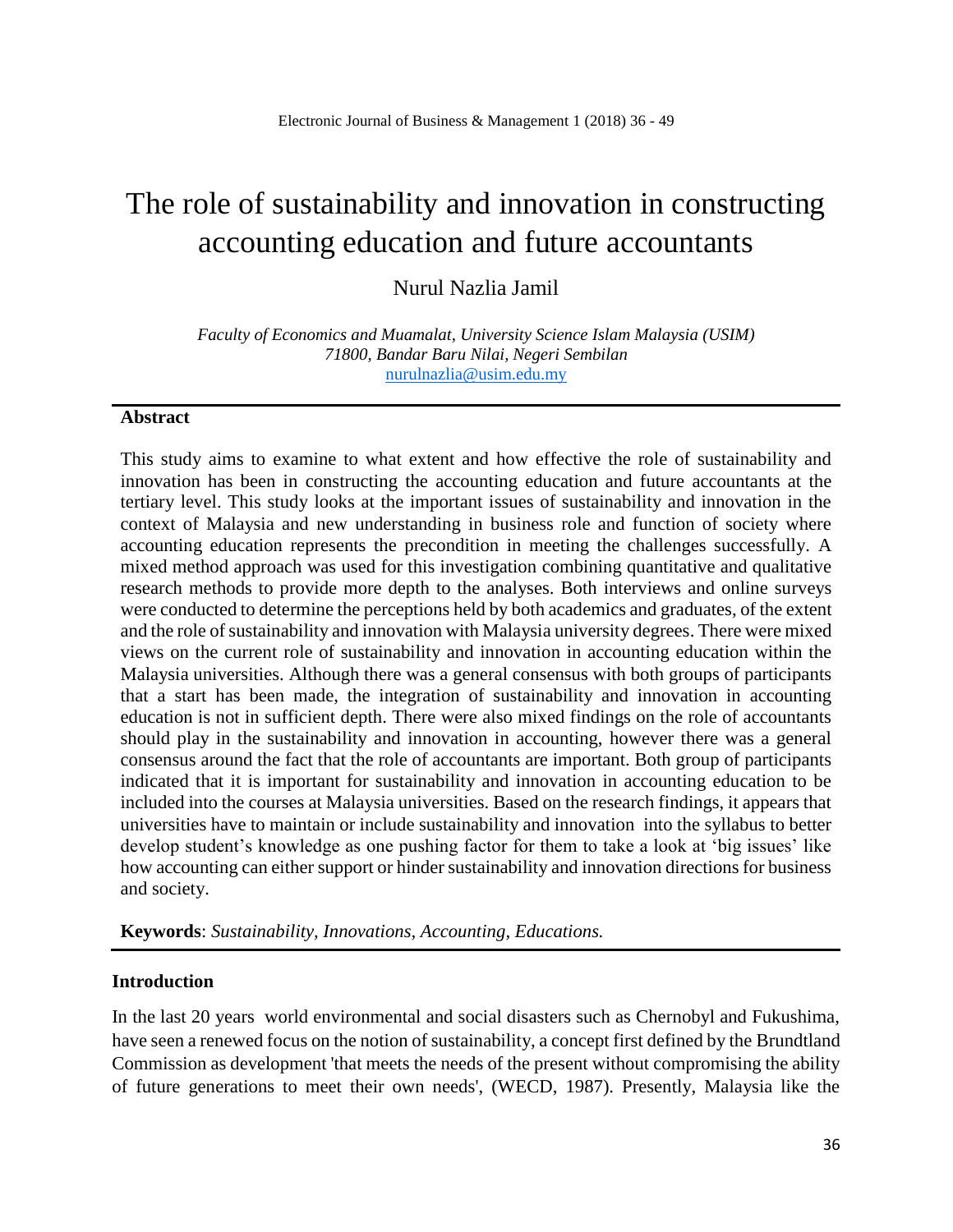majority of countries in the world, has no legislative requirements on how companies should report on sustainability. Sustainability reporting can be seen as the process of communicating an organisation's sustainability performance to its stakeholders.

There is a growing need within society and business for accountants to possess knowledge and skills relating to sustainability and its reporting. Malaysia is no different but presents particular challenges. The last ten years have also seen significant support for and discussion by the accounting profession of the concept of sustainability reporting (Bellringer et al., 2011; Gray and Collison, 2001). Over the past 40 years research studies undertaken by researchers such as Gary (2006,2010), Mathews (1997), Bebbington (2001), Deegan (2002) and Lamberton (2005) and others have debated the appropriateness of the current framework for sustainability reporting and the extent to which accountants should be involved in sustainability reporting. Given accountants' role in traditional financial reporting, these research studies found that accountants appear to be well positioned to participate in sustainability reporting. The research literature also indicates the growing momentum for the inclusion of sustainability accounting (both social and environmental) education within university accounting courses (Hopwood, 1990; Thomas, 2004; Segovia and Galang, 2002). As education is considered by many practitioners as central to achieving sustainable development, it is imperative that accounting education incorporates sustainability issues (Hazelton and Haigh, 2010).

The role of sustainability education in accounting courses at universities has been a contentious issue with seemingly large gap between what research has defined as best practice and what is currently being taught around the world (Gray and Collison, 2001). The important challenge for sustainability education is in the context of the emerging field of ecological economics and its new understanding I the business role and function of society. Accounting education represents the main pre condition in meeting these challenges successfully. Therefore, an objective of the paper which is to investigate the situation in relation to sustainability dimensions in accounting education, could be considered as relevant input to comprehensive understanding of the education issue.

The paper is structured as follows. Looking through the lenses of stakeholder theory, the paper commences with a brief discussion of the concept of sustainability, the development of sustainability reporting and the role of accountants therein. An extensive overview sustainability education within the global and Malaysia university context is provided next. Following this, the research method and approach taken in this paper are described before the findings presented. A discussion and implications of the findings follow before the paper is concluded.

# **Stakeholder Theory, Sustainability and Reporting**

Smith and Sharicz (2011) defined a sustainable organisation as one that demonstrates the ability to maintain its business operations and finances viably, whilst not impacting negatively on any social or environmental systems. Sustainability was once viewed as a fringe area of business, driven at a cost, it is now more readily adopted and some businesses have been embedded sustainable business practises at the core of their operations as they believe that it makes them more successful (Engardio,2007).Despite the widely divergent views on what sustainability means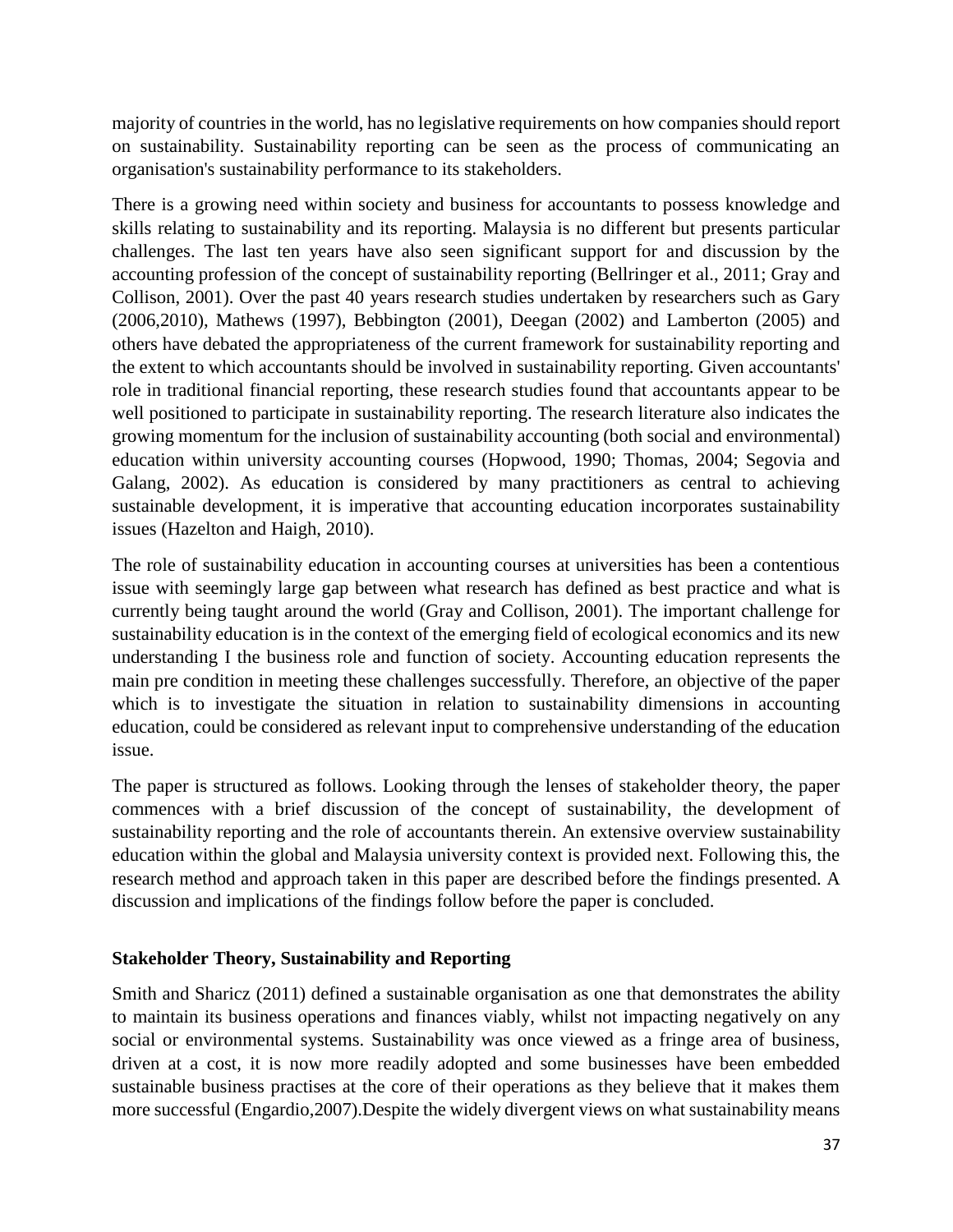and how it can be advanced (Dryzek, 2005; Robinson, 2004; Scot et al., 2012) it is garnering more media, public and government attention, thereby putting firms under more pressure to account for their involvement in this area (Berkovics, 2010). This demand for accountability from society aligns with stakeholder theory which argues that organisations exist to serve all stakeholders, rather than only the shareholders who finance them (Stubbs and Cocklin, 2008). Stakeholder theory has therefore been used in the study of corporate social responsibility disclosure by many empirical researchers (Clarkson, 1995; Gallo and Christensen, 2011) who justify sustainability reporting on the basis that an organisation needs to communicate its corporate social responsibility performance to all parties who have a legitimate stake in the organisation. Such being the case, the role of accountants who are already actively engaged in financial reporting becomes more prominent as there have been increasing calls for accountants to take a more leading role in sustainable reporting also. The issue leads to the role that accounting educators can take initially equipping and influencing their accounting students regarding sustainable development practices and reporting, these students then become accounting graduates and subsequently, qualified accountants. The role that accountants can play in facilitating the communicative process in sustainable developments of an organisation will be discussed in the next section.

## **Sustainability education within university degrees**

Calls have been issued for education for sustainability at universities as a way of minimizing disconnect between humans and the natural world (Holdsworth et al., 2007). According to Stewart (2010) agrees and mentions that government, industry and aid organisations look toward higher education institutes to provide sustainable solutions to environmental, societal and economics challenges. As this paper sets out to determine the perceptions held by lecturers and graduates of sustainability education within the Malaysia university context, it would be appropriate to first obtain an understanding of any extant frameworks that can facilitate a better understanding of the role of universities in sustainability development.

Universities began to introduce sustainability into the curriculum in an effort to improve understanding and help address issues of sustainability (Spicer et al., 2011). Tillibury and Cooke (2005) stated that education for sustainability should be understood as a change process rather than a set of outcomes to be achieved and should include critical thinking skills and participative enquiry. Similarly, Rohweder and Virtanen (2009), expanding on the critical factors that they identified, stated that partnerships between university and the community and a holistic approach are important to achieve the success. The literature provides extensive support for the idea that sustainability education at universities must use a multidisciplinary approach (Bosselmann, 2001; Spicer et al., 2011).

## **Sustainability education within university accounting courses**

A number of papers have focused on the deficiencies in accounting education (Albrecht and Sack, 2000; Botes, 2006; Carr et al., 2006). Linked to the argument that there is a growing need for accountants to become key players and stakeholders in sustainable reporting and to possess knowledge and skills relating to sustainability, there has been a growing momentum for the inclusion of sustainability accounting education within university accounting courses (Segovia and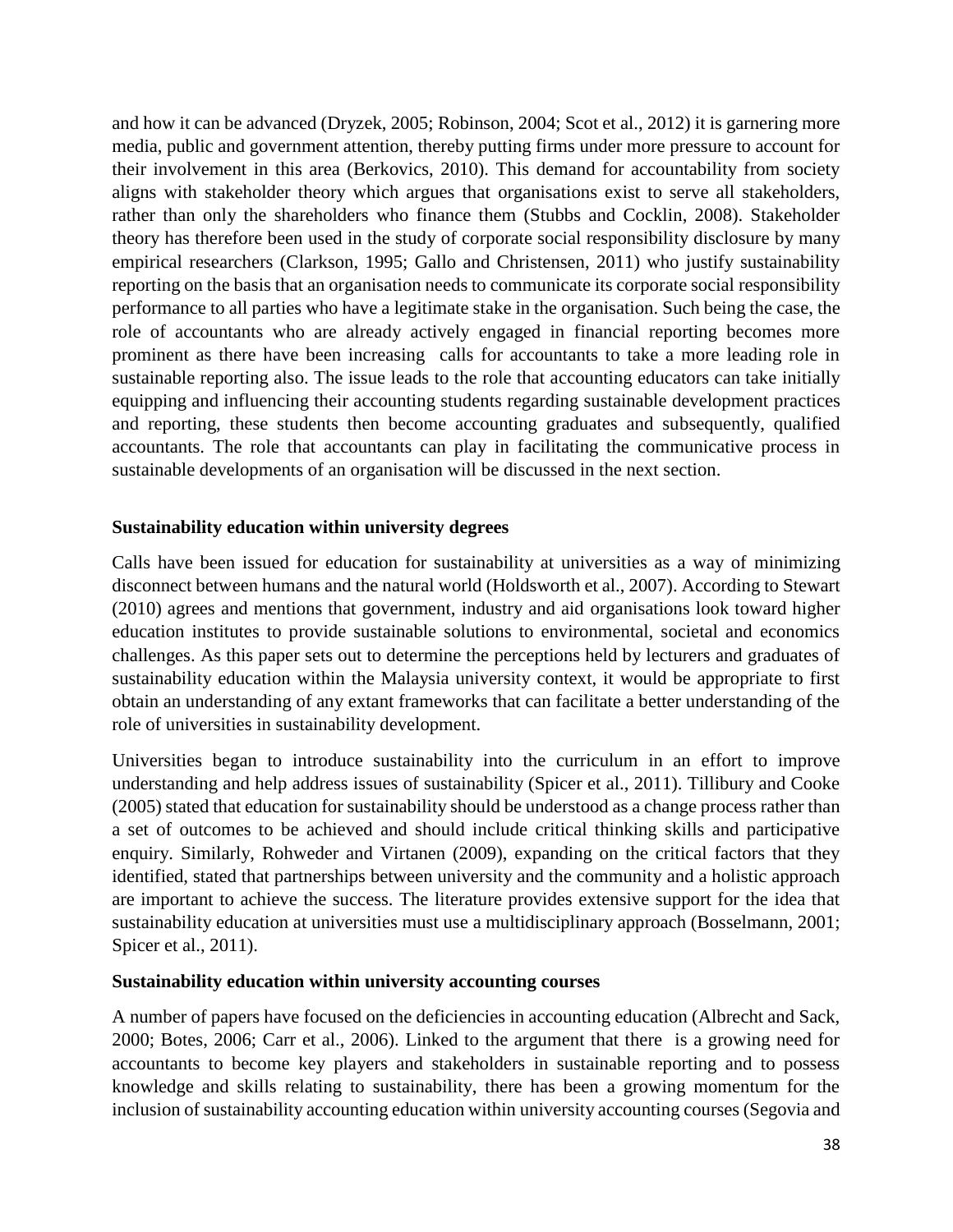Galang, 2002; Thomas, 2004; Hopwood, 1990).Gray et al. (1994) argued that there is a definite place for social and environmental accounting education within university accounting courses, given the role they have in developing a student's ethics and in educating students in the wider sense, as well as promoting reasoning and critical thinking skills. In spite of these obvious demands and pressure for developing sustainability knowledge in students, research performed by Gray and Collison (2001) found that accounting education and practice in the UK were not responding to the move towards sustainability and that the knowledge of university students relating to sustainability were not being adequately developed. The lack of apparent career relevance seemed to be the dominant reason why undergraduate students did not study sustainability accounting (Gray and Collison, 2001).

In reviewing the content of sustainability education in accounting courses, Gray and Collison (2001) found that it was dominated by first teachings on environmental and then social accountability accounting. While research undertaken by Mathews (2001a, b) was an attempt to outline possible subject matter for a sustainability accounting course, Milne (2001) criticised the attempt for disregarding the importance of the interdisciplinary nature of sustainability accounting education. A key finding from this literature review shows that there is a lack of research on education sustainable related accounting courses.

# **Research Method**

The data for this study was collected using a combination of quantitative and qualitative research methods. A mixed method approach was used to allow a broader range of research questions to be asked through the variety of research techniques used to collect data. Johnson and Onwuegbuzie (2004) wrote that this type of methodological approach will assist in providing stronger evidence for conclusions through the convergences of the findings.

For this study, semi structured interviews and a questionnaire instrument administered online was used in conjunction with an archival research data presented in Malaysia university web sites. An extensive review of literature helped to form the questions asked in the interviews with university lecturers and the questions in the survey instrument that was sent out to graduates. An extensive overview (archival data collection) of the websites of the different universities aided in determining the state of sustainability education in business degrees and accounting papers (courses) at Malaysia universities. This overview helped to provide an understanding of lecturer's viewpoints at their respective universities during the interview sessions held with them. The perceptions of selected lecturers currently employed at the universities were obtained through semi structured interviews, both face to face and/or electronic. The lecturer's selection was based on the research conducted via the university web sites, based on their teaching interests and research, to obtain one representatives lecturer per university. The perusal of the five Malaysia universities' websites and findings that sustainability was a focus at Malaysia universities both under and post graduate levels led to the selection of one university lecturer per university to interview. The next step of the data collections process was to conduct the interviews with lecturers to find out their perceptions on the adequacy of sustainability education within Malaysia university degrees, with a particular focus on the accounting degree programmes. A questionnaire survey instrument was also distributed concurrently to accounting students via electronic means to obtain their viewpoints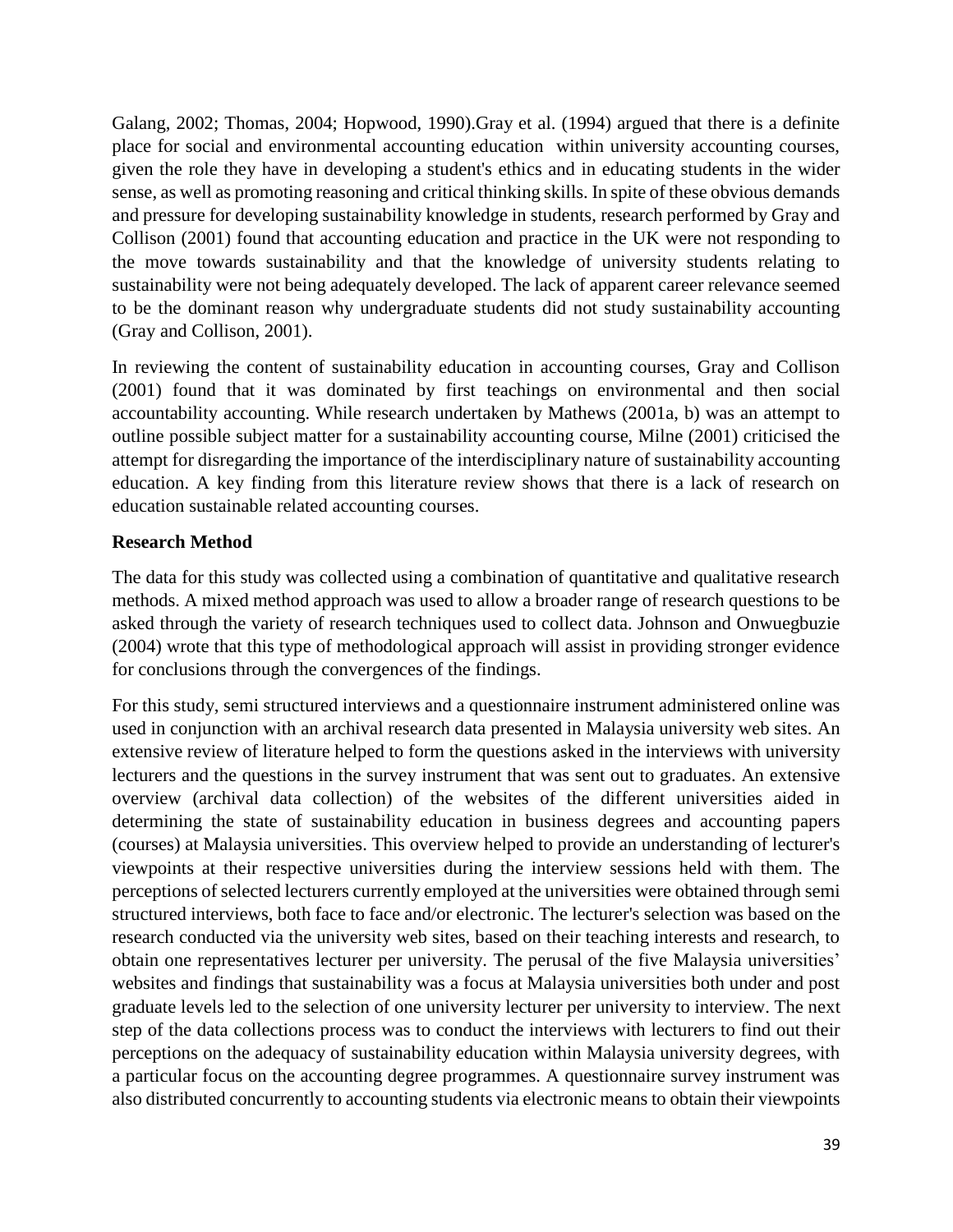on the same research issue. The perceptions of recent accounting graduates were obtained from an online survey distributed to recent accounting graduates at the Big Four accounting firms: Deloitte, PricewaterhouseCoopers (PwC), Ernst and Young (E&Y) and KPMG in Kuala Lumpur and Selangor, Malaysia. Three of the firms emailed the survey to their recent accounting graduates, while one firm put a link to the survey on its internal website. The latter could have influenced the participation rate as fewer graduates in that firm were aware of the survey. A snowballing technique was also used to contact know graduates at the firms directly, to encourage them to complete the survey. Graduates were defined as those people who had studies accounting at Malaysia universities and completed undergraduate studies in the last three years. The survey questionnaire contained eight demographic questions and nine research questions. The latter group was split into four questions using a five-point Likert scale and five which required a selection of pre-determined answers and or open ended questions.

Of the 62 respondents, 35 (56 percent) were female and 27 (44 percent) were male. The respondents represented a spread among the different Malaysia universities. Table 1 provides the demographics of the 62 respondents who completed the questionnaire survey. It is important to point out that although 62 graduates who answered particular questions in the questionnaire instrument varied as they were given the option not to provide an answer or to answer an alternative question. The results and findings of this study follow in the next section.

## **Results**

This section of the paper discusses the findings of the data collected from archival research of universities' websites, semi structured interviews with university lecturers and the questionnaires.

## *Sustainability integration into business degrees and accounting studies*

As university are seen as a vital part of society they have a role to play in the development of society as a whole by increasing their skills and knowledge base. Given the important function that universities fulfill, it is clear that they should not merely endeavor to equip students with the skills and knowledge to become professional accountants, but also explore the role of accountants in society and relevant developments in accounting thought. The extent to which sustainability has been incorporated into university degrees was explored in this paper through an archival data collection approach. An archival data collection research method using a content analysis approach was conducted on the web sites of each of the eight universities regarding degree structure and paper outlines, which enabled a compilation of the profile presented in Table II.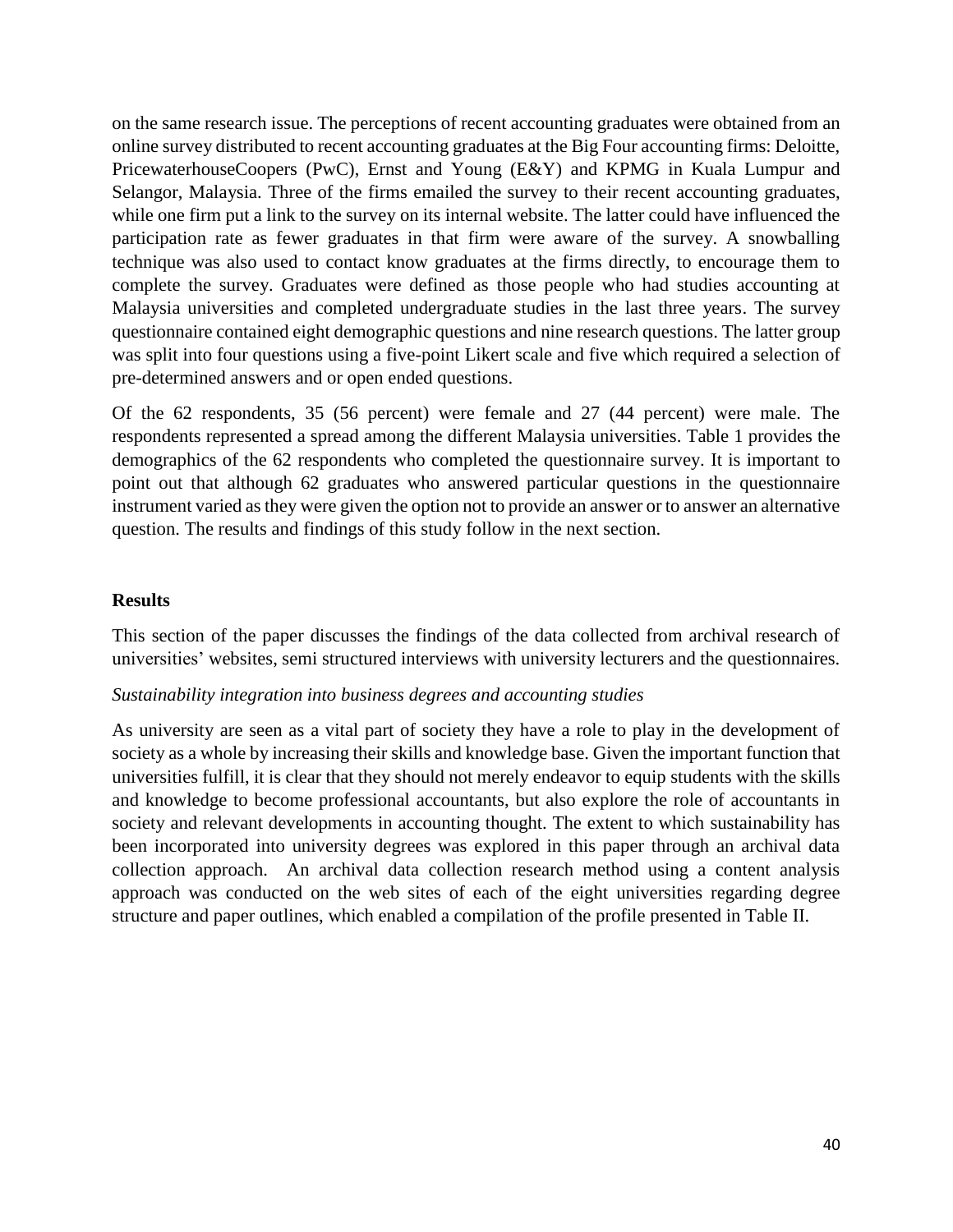| Age group          | Male             | Female           | Total            |
|--------------------|------------------|------------------|------------------|
| 18-21 years        | 2                | 5                | 7                |
| $21-25$ years      | 23               | 28               | 51               |
| $26-29$ years      | $\overline{2}$   |                  | 3                |
| 30-33 years        | $\boldsymbol{0}$ |                  |                  |
| 34 and above       | $\boldsymbol{0}$ | $\boldsymbol{0}$ | $\boldsymbol{0}$ |
| Total              | 27               | 35               | 62               |
| Department at Work |                  |                  |                  |
| Auditing           | 19               | 23               | 42               |
| Taxation           | 5                | 7                | 12               |
| Accounting<br>and  | $\overline{2}$   | $\overline{4}$   | 6                |
| advisory           |                  |                  |                  |
| Consulting         | $\boldsymbol{0}$ | $\theta$         | $\boldsymbol{0}$ |
| Forensics          | $\boldsymbol{0}$ |                  |                  |
| Other              |                  | $\theta$         |                  |
| Total              | 27               | 35               | 62               |

*Table 2: Sustainability education in Malaysia university business and accounting studies*

| University    | Compulsory<br>sustainability<br>as part of the<br>degree | Integrates<br>sustainability<br>into<br>accounting<br>papers | <b>Offers</b><br>sustainability<br>papers | Offers paper in<br>sustainability<br>business<br>1n<br>degree |
|---------------|----------------------------------------------------------|--------------------------------------------------------------|-------------------------------------------|---------------------------------------------------------------|
| A             | N <sub>0</sub>                                           | Yes                                                          | No                                        | Yes                                                           |
| B             | N <sub>o</sub>                                           | Yes                                                          | No                                        | Yes                                                           |
| $\mathcal{C}$ | Yes                                                      | Yes                                                          | Yes                                       | Yes                                                           |
| D             | N <sub>o</sub>                                           | Yes                                                          | Yes                                       | N <sub>0</sub>                                                |
| E             | N <sub>0</sub>                                           | Yes                                                          | N <sub>o</sub>                            | No                                                            |

The findings in Table 2 revealed that Malaysia universities have made progress towards integrating sustainability education into their accounting papers. However, the finding that 75 percent of the universities do not offer separate sustainability accounting papers which indicates a lack of priority in this area for tertiary accounting educators. The finding reinforces Parker (2007) study that also found that within the accounting degrees that stringent academic requirements to become a CA leaves little space for sustainability education. Another key finding was that, while all Malaysia universities did offer papers on sustainability in their business degrees, only one Malaysia University had a compulsory sustainability components as part of the required core papers for the degree programs. With this understanding of what is currently happening in the area of sustainability education in Malaysia's five main universities, the next section looks to triangulate the data findings from the semi structured interviews with lecturers with the findings from the questionnaire survey instrument sent out to accounting graduates. This triangulation of data discussion will use the following key themes identified from the literatures: sustainability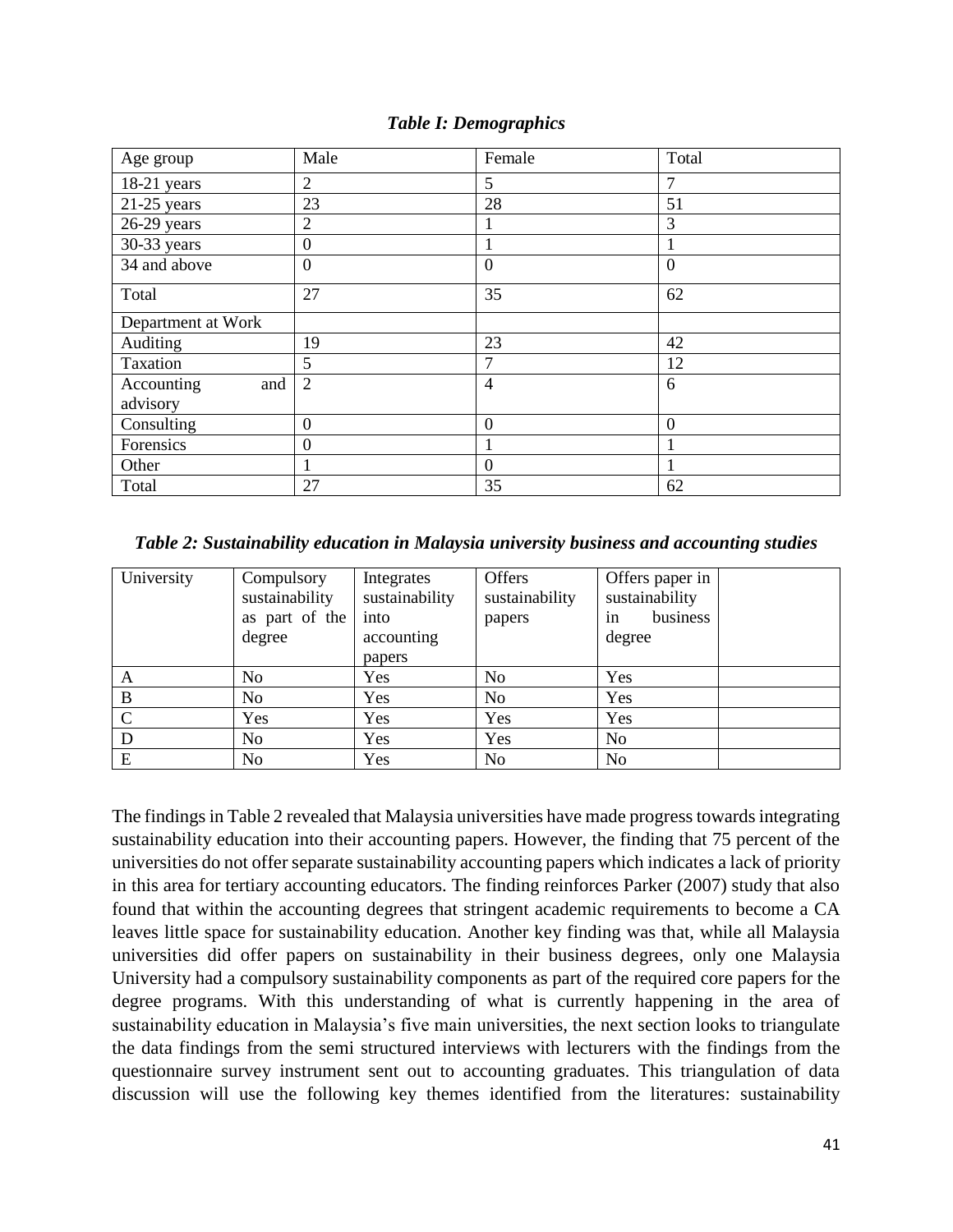education at the university level and the adequacy of sustainability education for accounting graduates.

## *Sustainability education in university accounting courses*

Lecturers generally perceived sustainability as one the biggest challenges in society today, calling for greater accountability by business from both government and society. One lecturer from University C felt that the answer to the pressure exercised by stakeholders on business made it imperative for accounting graduates to be exposed to concepts around sustainability in order to help business navigate this area and retain their competitiveness. As found by Gray et al. (1994), Hopwood (1990), a key finding from the interviews with lecturers was that the majority thought that teaching sustainability as part of university accounting courses was very important. Researchers like Boyce et al. (2012) and Hazelton and Haigh (2010) also indicated that sustainability education at university is important and should be integrated into accounting courses. University lecturers were also of the opinion that the role of univerisites is to educate the graduate in a wider sense, rather than teaching them only skills to be job ready.

A lecturer from University A mentioned that the university education needs to place an emphasis on critical thinking around the impacts of accounting functions on society. This is includes looking at how accounting may help or hinder sustainability focused. However, a lecturer from University D, in line with Milne's (2001) thoughts, felt that sustainability should have a broad approach which meant looking at accounting in a wider context and taking an interdisciplinary approach to learning.

In light of the findings from lecturer's interviews, accounting graduates were also asked to respond to a number of questions about how they felt in regard to sustainability education and their own experiences with sustainability education at university. When asked to rank how important it was for accounting graduates to have an understanding of sustainability concepts and practices, 77 percent of graduates either strongly agreed or agreed that it was important. The mean response was 3.95, indicating that the majority support the need for accounting graduates to have knowledge of sustainability. Following on from this, graduates were required to rank their agreement/disagreement as to whether accounting graduates should have sustainability education integrated into their tertiary education. The findings to the question "where do you think that sustainability should be taught?" showed that 82 percent of respondents believed that sustainability should be taught at university (Figure 1). This figure also shows that 51 percent of graduates indicated that sustainability should be taught at the workplace and 37 percent of respondents indicated that it should be taught in professional training courses. Therefore, similar to the interview findings with lecturers, a significant proportion of graduates, overall, believe that sustainability education is important for accounting graduates and that it should be part of university accounting education.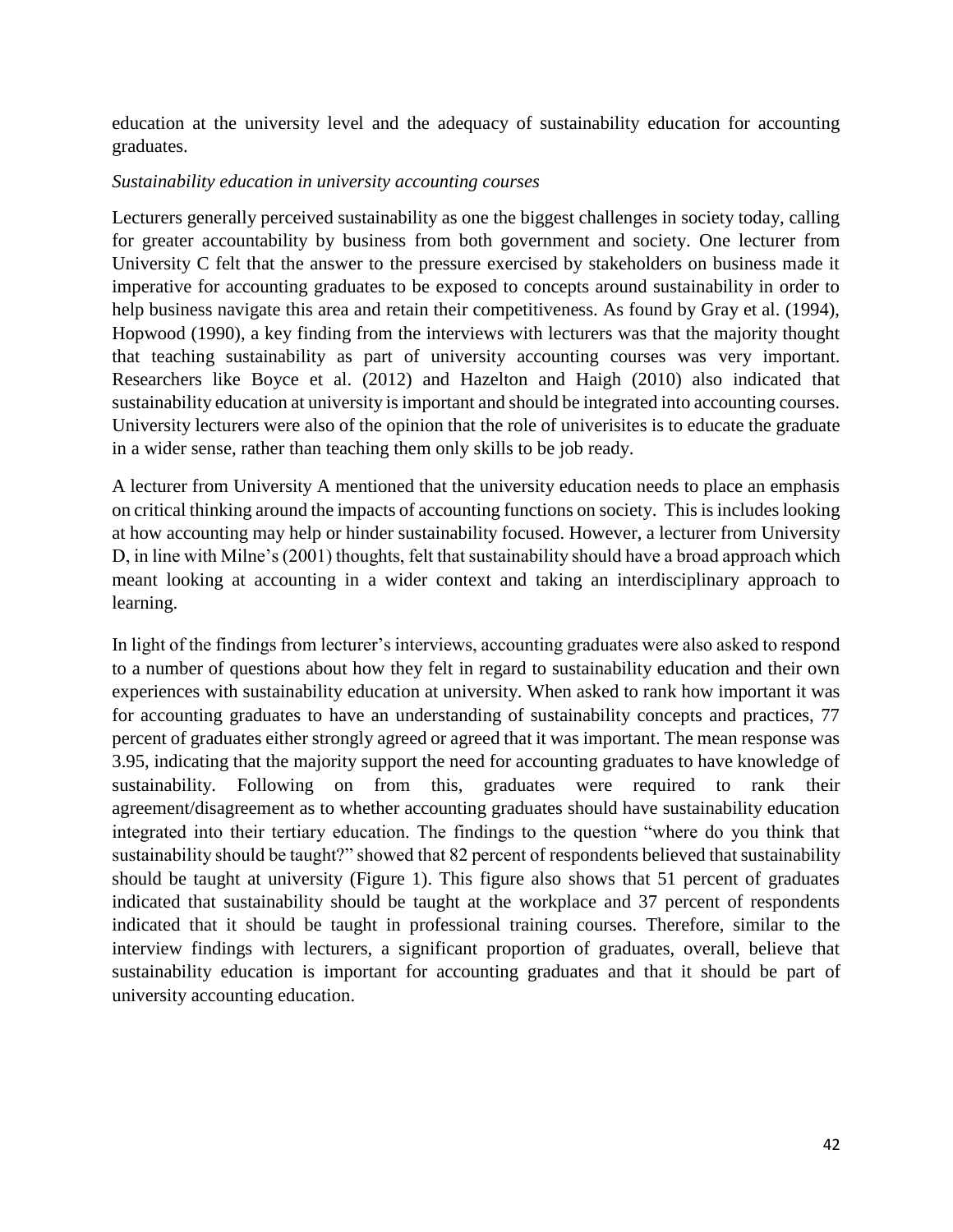

*Figure 1: Where do you think sustainability should be taught?*

# *Adequacy of sustainability education for accounting graduates*

Lecturers were very knowledgeable on their own institution's progress in this space. They had a general idea about how Malaysia as a whole was faring, but were unable to comment in any depth on the state of other universities's sustainability education. Lecturer's thought that the extent of sustainability education has increased, with universities beginning to offer more courses and including more sustainability education in accounting courses. There was an overall perception that there were differences between how well universities were doing in this area and that this tended to be due to committed individuals at their respective universities driving the cause.

Unlike the Gray and Collison (2001) findings in the UK, the majority of lecturers thought their university had a good teaching method due to the interdisciplinary nature of their teaching and the content that was covered. For example, one lecturer stated that their university did not just focus on tools and techniques but, rather, looked at sustainability education more broadly from a critical approach. Some lecturers did express concern that sustainability was still treated as an "add on" to accounting courses, where the importance of sustainability does not permeate for every 113 colleague within the accounting department; as such, many lecturers see it as a "tick a box" exercise, so may only dedicate a portion of time to teaching sustainability at the end of the course. There was, however, a general consensus that there are still significant improvements to be made to sustainability education in accounting courses.

Several lecturers commented that textbooks are part of the problem as they segment sustainability into its own chapter rather than integrating it throughout the book. A lecturer from University B suggested that within management accounting, for example, environmental and social budgets should be integrated with the discussion on budgets, instead of addressing these just in the sustainability chapter. Lecturers generally thought that the scope of sustainability education was too narrow and tended to focus on "business framings" of sustainability. This means that students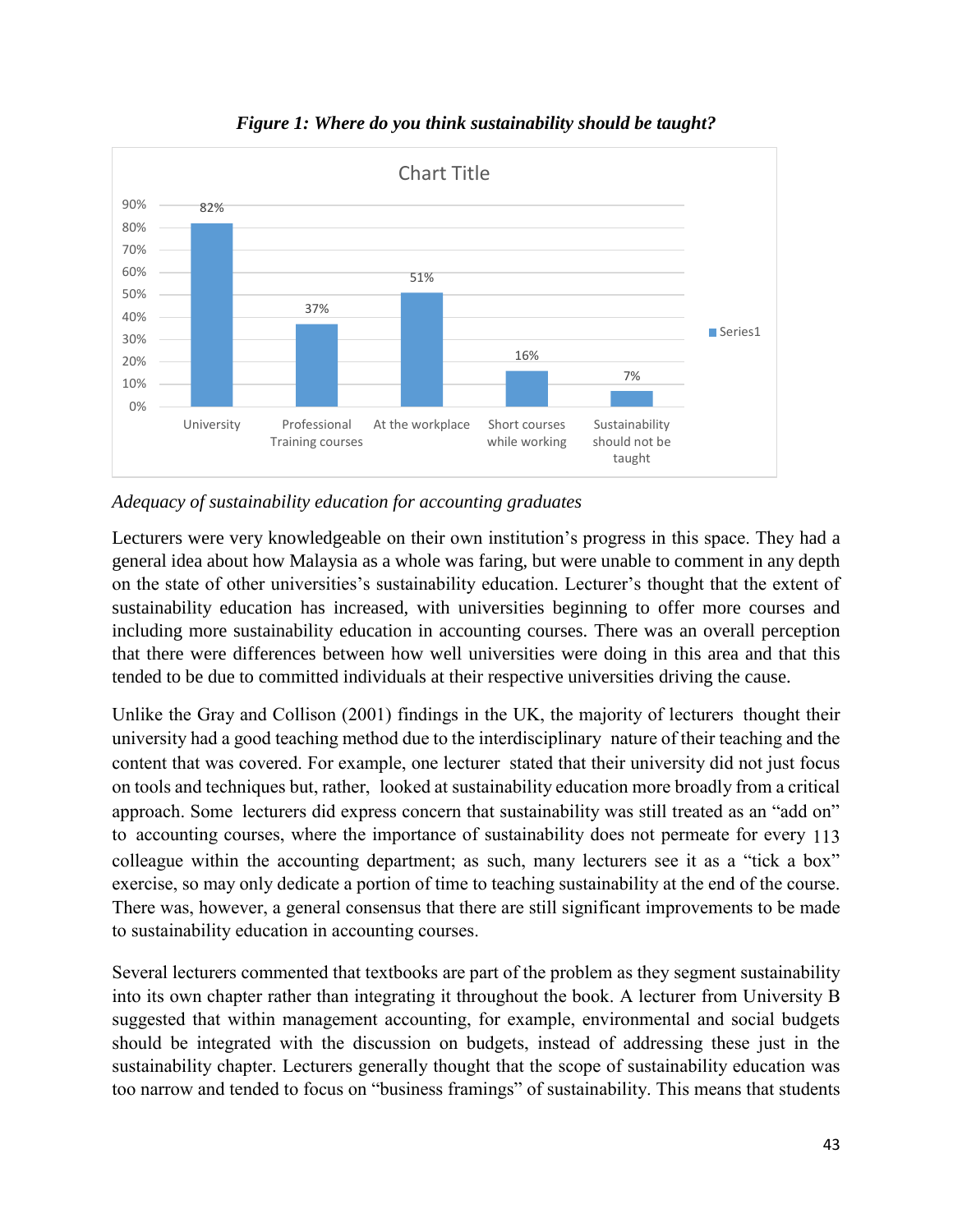will be looking only at how businesses operate sustainably, and at frameworks for sustainability reporting, instead of the wider context of sustainability that encompasses other disciplines. There was concern from lecturers whether one "optional" honours paper (which seemed to be offered at most universities) was enough to go over both the techniques and tools of sustainability, as well as critically viewing the progress of accounting in this regard and taking an interdisciplinary approach to the topic.

Furthermore, lecturers interviewed were unsure what the term "preparation" meant. Several lecturers were concerned that "preparing" accounting graduates for the workforce took a narrow view of the outcome of sustainability education and restricted a graduate's development to tools and techniques acquisition. Lecturers thought that the role of university education was not to teach graduates all the skills and knowledge they would need in the workforce but, rather, to give them a comprehensive understanding of sustainability so that they were in a position to learn the jobspecific skills they would need in the workplace. One lecturer from University C commented that no university can prepare job-ready graduates as "they have to learn technical competencies on the job". The lecturer from University D also commented that although universities had made a start in bringing to accounting graduates a better understanding of sustainability, it would appear that lecturers themselves do not yet fully comprehend the extent of this area and how it integrates in their courses. Another lecturer (University A) commented that a graduate's sustainability education was not currently considered when employers were choosing prospective employees.

In a similar manner to the interviews conducted with lecturers, but from learning rather than a teaching perspective, graduates were also asked a range of questions about their own experiences of sustainability education as part of university accounting courses. When asked whether the study of sustainability was integrated into their qualification, 67 percent stated that it was integrated into accounting papers, 37 percent stated that it was integrated into other business papers, 12 percent said it was integrated into other university papers and 19 percent said it was studied as a separate paper (Figure 2).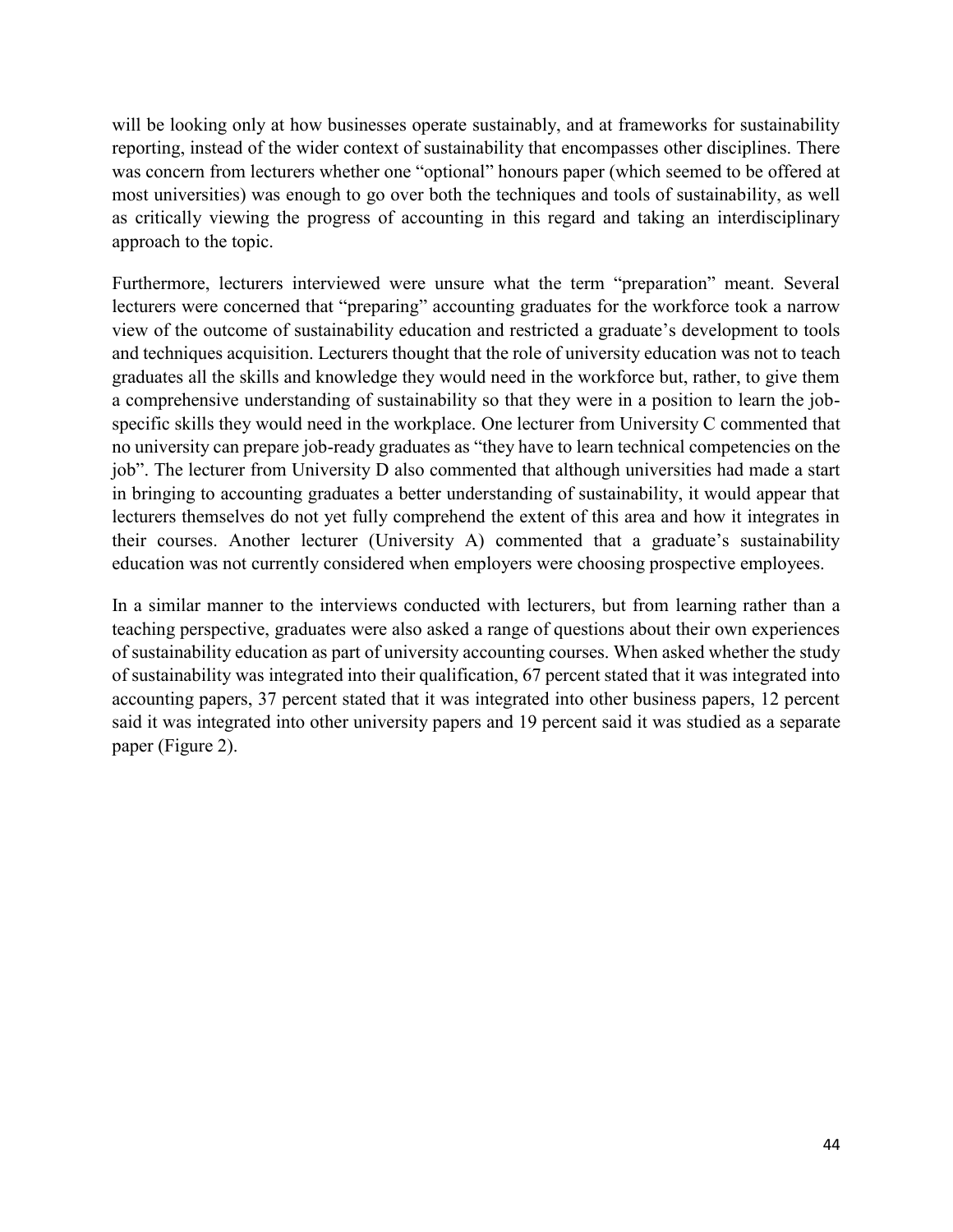

## *Figure 2: Integrating sustainability with accounting courses*

Analysing the results in Figure 2 raises concern as 24 percent of accounting graduates indicated that the study of sustainability was not part of their university education. A quarter of accounting graduates did not study sustainability at university, despite the recognition by the government and research studies on the importance of sustainability as a global issue as well as the importance of sustainability education as part of university study. Also concerning was the fact that only 63 percent of graduates said sustainability was integrated into their accounting papers. It is worrying that, despite the significant amount of time spent studying different areas of accounting (including auditing, taxation, financial accounting and management accounting), only 63 percent of graduates have sustainability education integrated into their accounting papers. There is a strong push for sustainability education to be included in the accounting curriculum. Gray et al. (1994) write that such education increases graduates' ethical reasoning, improves their experience with real life situations, and helps develop graduates into contributing members to society.

# **Discussions and Implications**

There were contrary views on the current state of sustainability education within Malaysia University accounting courses. Although there was a general consensus between both groups of participants that a start has been made, the integration is not wide enough and sustainability education is not in sufficient depth. Lecturers generally felt that the subject was not integrated very well; it was treated as an add-on, and it was not in-depth enough to give students a holistic understanding of sustainability issues. This finding suggests that lecturers who bring sustainability coverage into their papers do so on an ad hoc basis.

It does not appear that this area of teaching by lecturers follows any validated framework or guide that ensures effective change leadership for sustainability education at universities as suggested by Scott et al.'s (2012) study. Accounting graduates had contrary views on whether their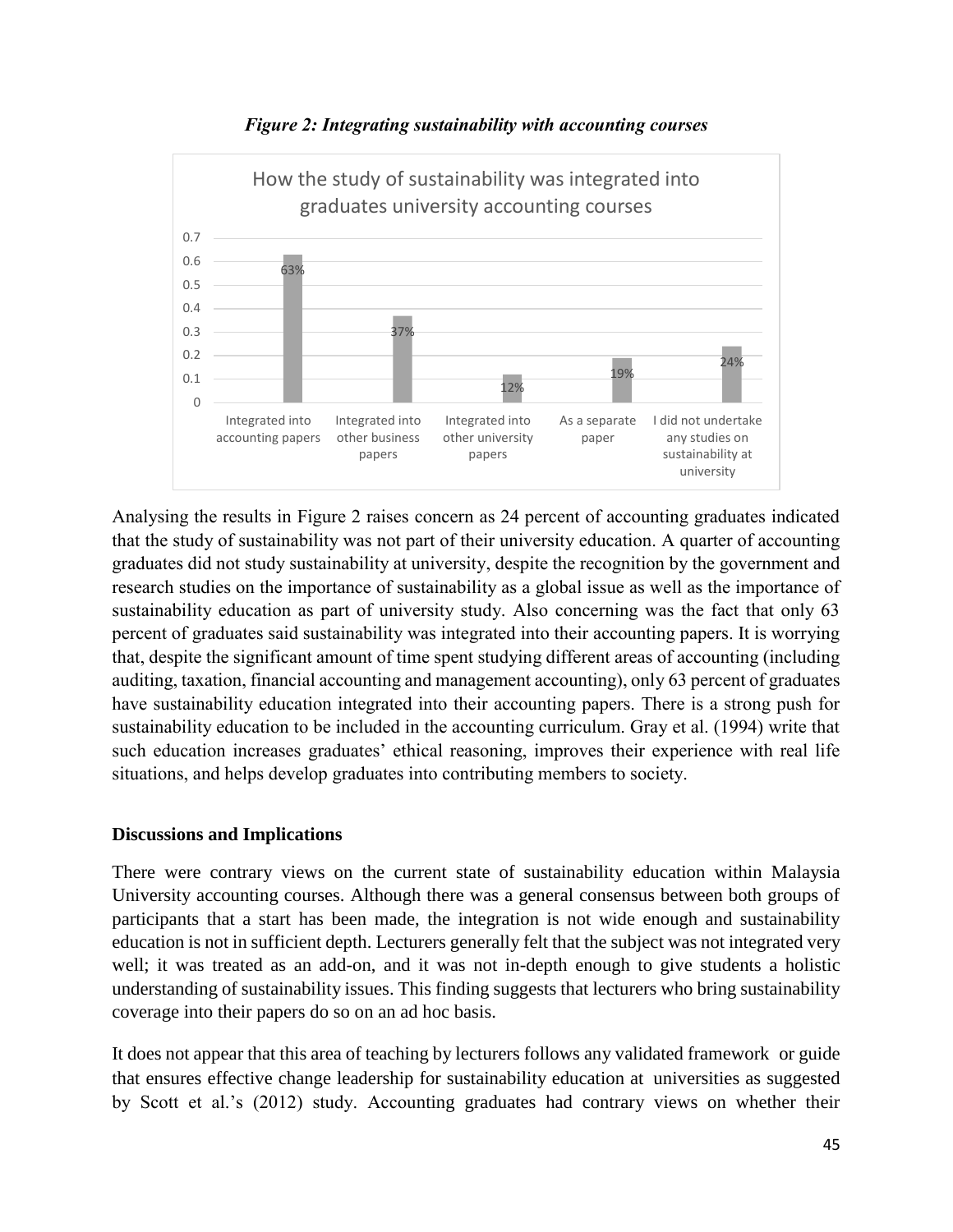sustainability education was effective. Although it was encouraging to see around half of graduates thought university education developed their knowledge of sustainability, a significant 25 percent of graduates did not study sustainability as part of their university education. This high proportion of graduates that 117 did not study sustainability is concerning given the recognised importance of sustainability education (Gray and Collison, 2001; Hazelton and Haigh, 2010). There was uncertainty regarding the role that accountants should play in sustainability reporting; however, there was a general consensus around the fact that accountants do have a role to play. Accounting university lecturers said that given accountants' skills and knowledge around information systems, collecting, measuring, and reporting information, as well as external reporting, accountants should have an increased role in the sustainability area. Lecturers held the view that because accountants have to look at the wider picture, they can work with other disciplines as part of a team in sustainability business practices and the reporting of such practices. Accountants' skills and strengths in auditing mean they could also fulfil a role in auditing sustainability reports. There were varied views on whether accounting graduates thought accountants should be involved in sustainability reporting. It was perceived by graduates that for accountants to be involved, they needed to be part of business-wide teams. There was less certainty on whether accountants currently have the necessary skills to be involved in sustainability reporting, with only 44 percent graduates agreeing and 24 percent disagreeing.

Both groups of participants indicated that it is important for sustainability education to be included in accounting courses at Malaysia universities. University lecturers thought that given the importance of sustainability in society, it is important that accountants are knowledgeable in this area. They thought university education needs to develop students intellectually as well as making them job ready, and sustainability can help do this as well as improve ethical reasoning. Lecturers did indicate the study of sustainability needs to be integrated and interdisciplinary. The accounting graduates agreed that sustainability education should be integrated as part of university accounting courses and that a working knowledge of sustainability was important for accounting students. Graduates also ranked university as the most popular place for sustainability to be learnt.

Having sustainability integrated into accounting courses would enable students to see how sustainability links with each area of accounting and, once in the workforce, enable all accounting graduates to make decisions from a holistic point of view. The integration of sustainability into accounting courses would also help to develop students' critical thinking skills as they would be developing an understanding of the relationship that accounting has with society (Boyce et al. , 2012). This inclusion of sustainability education within university accounting courses would also fit with the Malaysian Government's goal of improving Malaysian university students' understanding of sustainability.

Based on the research findings, it appears that universities have to maintain or provide an optional higher undergraduate or post-graduate level paper in sustainability accounting. Evidence from lecturers' personal experience suggest that these courses better develop students' knowledge of sustainability as they have time to take an interdisciplinary approach to teaching and take a look at "big issues" like how accounting can either support or hinder sustainability directions for businesses and society.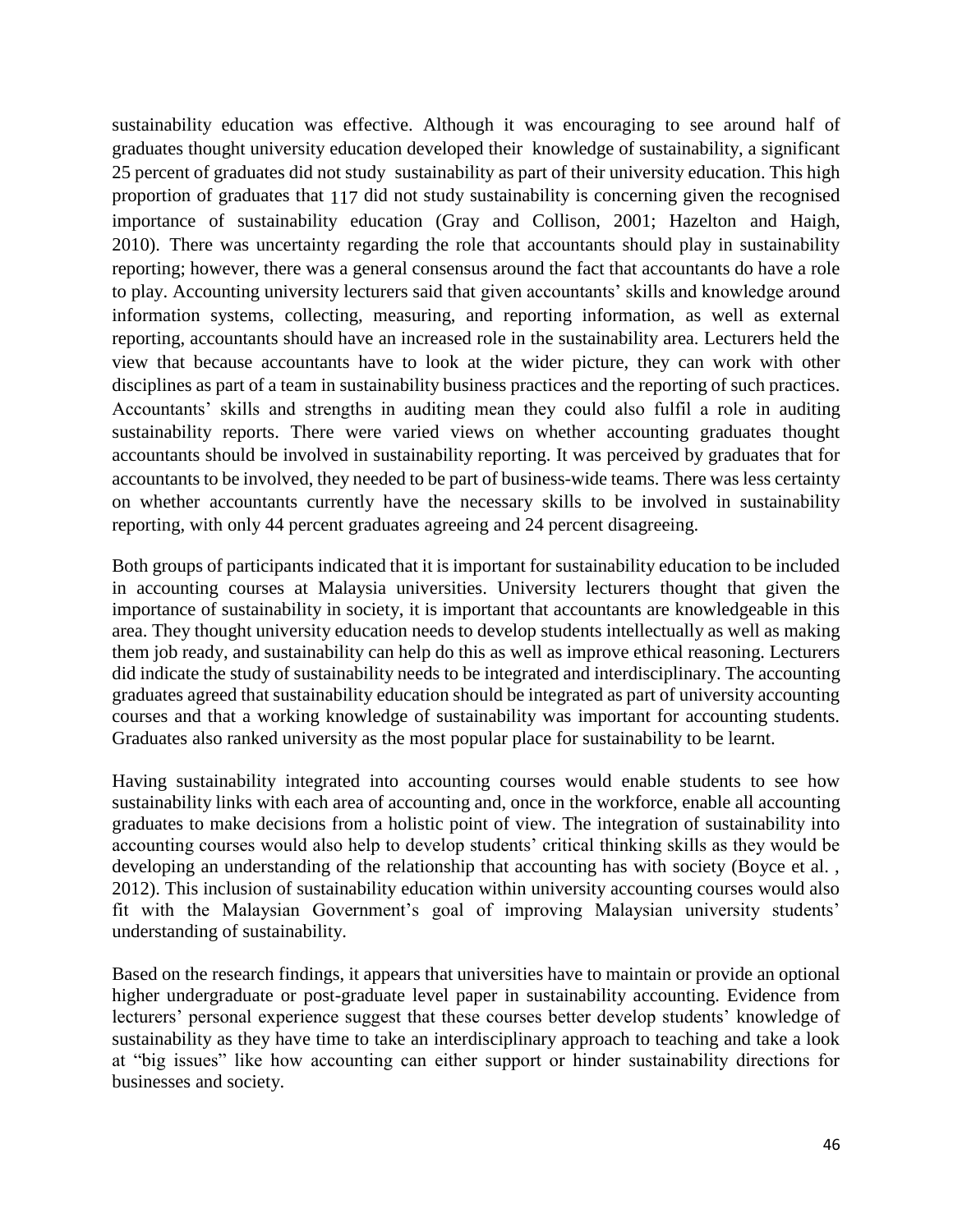## **Conclusion**

Growing interest in sustainability has placed sustainability reporting on a platform which businesses use to communicate their sustainability efforts to stakeholders. An increasing number of businesses are producing a variety of sustainability reports according to different guidelines. However, there is concern in academic circles that current sustainability practices are merely displaying tokenism to the concept of sustainability. There is significant debate on the issues that future managers will have to meet increased challenges in the area of sustainability and that, increasingly; there is a push for accountants to play a more significant role in this space.

This paper found that lecturers generally agreed that accountants should play a role in sustainability reporting because of the increasing importance being placed on this type of reporting by businesses. However, lecturers expressed concern about the current state of sustainability reporting and also mentioned that university teaching approaches to sustainability should change. Graduates reported that sustainability is important for business and that accountants have a significant role to play in sustainability reporting. However, a significant number of graduates did not believe their study of sustainability was adequate and stated that there is a need to make sure that sustainability education is better integrated into university accounting courses. These findings suggest that accounting educators should be more engaged in sustainability education initiatives.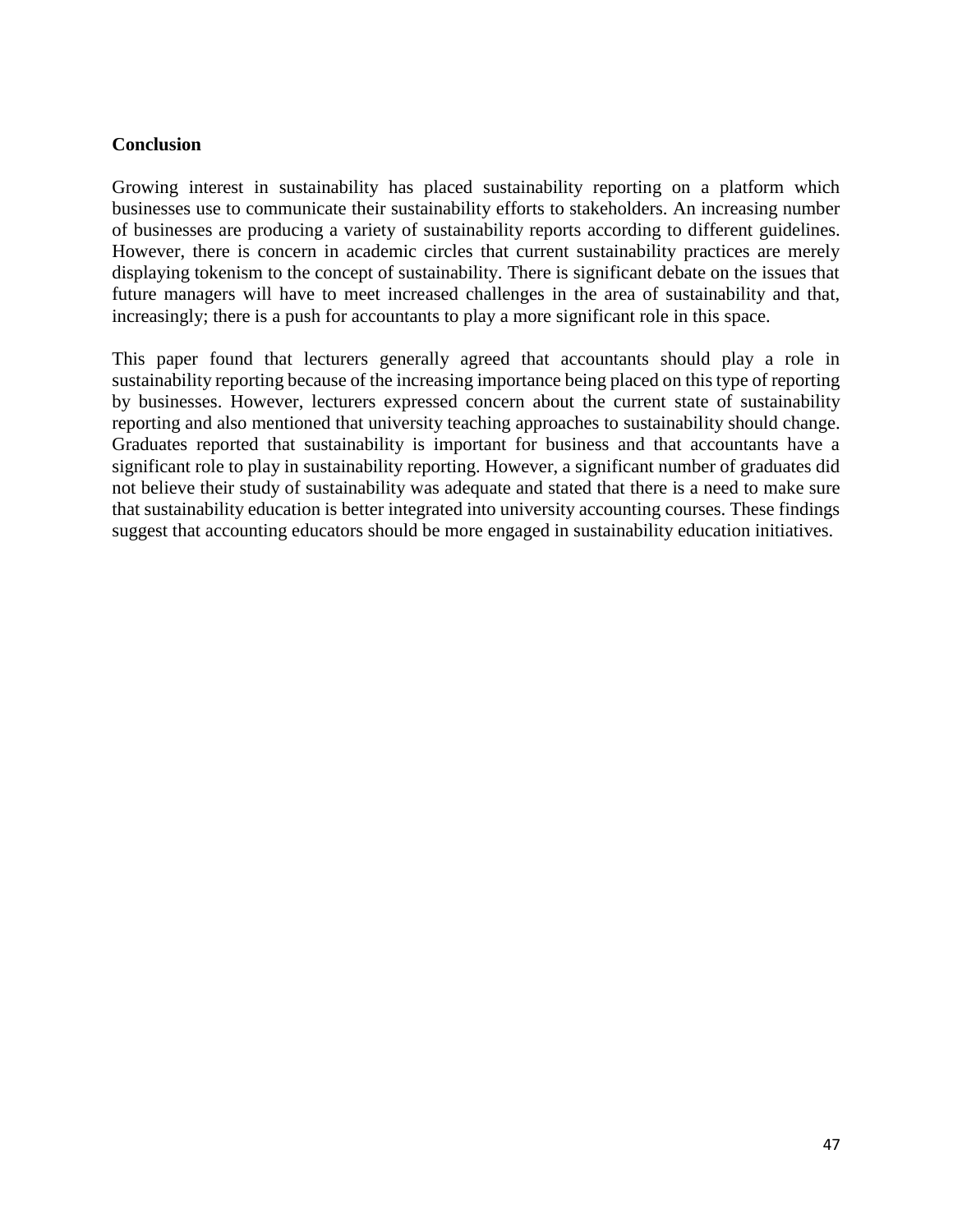#### **References**

- Albrecht, W.S. and Sack, R.J. (2000), Accounting Education: Charting the Course Through a Perilous Future, AAA Accounting Education Series, Vol. 16, American Accounting Association, Orlando, FL.
- Bebbington, J. (2001), "Sustainable development: a review of the international development, business and accounting literature", Accounting Forum, Vol. 25 No. 2, pp. 128-157.
- Bellringer, A., Ball, A. and Craig, R. (2011), "Reasons for sustainability reporting by New Zealand local governments", Sustainability Accounting, Management and Policy Journal, Vol. 2 No. 1, pp. 126-138.
- Berkovics, D. (2010), "Fiche de lecture: cannibals with forks", Majeure Alternative Management, Vol. 5, pp. 1-16.
- Bosselmann, K. (2001), "University and sustainability: compatible agendas?", Education Philosophy and Theory, Vol. 33 No. 2, pp. 167-186.
- Botes, V.L. (2006), "The perceptions of the skills required and displayed by management accountants to meet future challenges", doctoral dissertation, UNISA, Adelaide.
- Boyce, G., Greer, S., Blair, B. and Davis, C. (2012), "Expanding the horizons of accounting education: incorporating social and critical perspectives", Accounting Education: An International Journal, Vol. 21 No. 1, pp. 47-74.
- Carr, S., Chua, F. and Perera, H. (2006), "University accounting curricula: the perceptions of an alumni group", Accounting Education: An International Journal, Vol. 15 No. 4, pp. 359- 376.
- Clarkson, M.B.E. (1995), "A stakeholder framework for analysing and evaluating corporate social performance", Academy of Management Review, Vol. 20 No. 1, pp. 92-117.
- Deegan, C. (2002), "The legitimising effect of social and environmental disclosures: a theoretical foundation", Accounting, Auditing & Accountability Journal, Vol. 15 No. 3, pp. 282-311.
- Dryzek, J. (2005), The Politics of the Earth: Environmental Disclosures, 2nd ed., Oxford University Press, New York, NY.
- Engardio, P. (2007), "Beyond the green corporation", Business Week, 29 January, available at: www.businessweek.com/
- Gallo, P.J. and Christensen, L.J. (2011), "Firm size matters: an empirical investigation of organisational size and ownership on sustainability-related behaviours", Business & Society, Vol. 50 No. 2, pp. 315-349.
- Gray, R. (2006), "Does sustainability reporting improve corporate behaviour? Wrong question? Right time?", Accounting & Business Research, Vol. 36 No. 1, pp. 65-88.
- Gray, R. (2010), "Is accounting for sustainability actually accounting for sustainability, and how would we know? An exploration of narratives or organisations and the planet", Accounting, Organisations and Society, Vol. 35, pp. 47-62
- Gray, R. and Collison, D. (2001), The Professional Accountancy Bodies and the Provision of Education & Training in Relation to Environmental Issues, The Institute of Chartered Accountants of Scotland, available at: http://icas.org.uk/default.aspx
- Hazelton, J. and Haigh, M. (2010), "Incorporating sustainability into accounting curricula: lessons learnt from an action research study", Accounting Education: An International Journal, Vol. 19 Nos 1/2, pp. 159-178.
- Holdsworh, S., Wyborn, C., Bekessy, S. and Thomas, I. (2007), "Professional development for education for sustainability: how advanced are Australian universities?", International